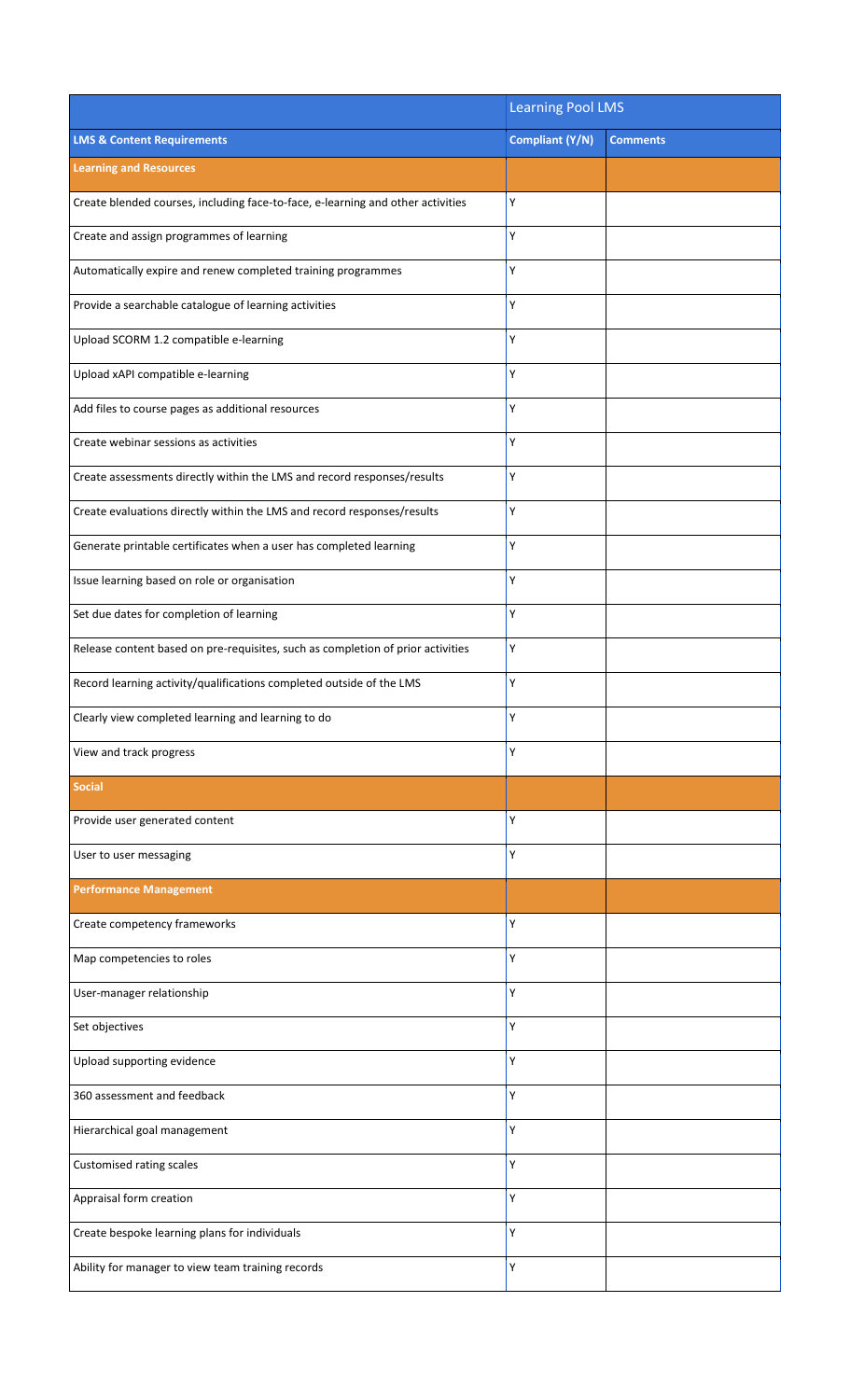| <b>Record CPD activities</b>                                                                                                               | Υ |  |
|--------------------------------------------------------------------------------------------------------------------------------------------|---|--|
| <b>Face to Face</b>                                                                                                                        |   |  |
| Scheduling of face-to-face training events                                                                                                 | Y |  |
| Useris able to request face-to-face training that is not currently available (e.g.<br>where the course exists but no sessions are planned) | Υ |  |
| Generate waiting lists for instructor led courses to facilitate demand led training                                                        | Υ |  |
| Generate automatic notifications / reminders                                                                                               | Υ |  |
| Manage training venues and course capacity                                                                                                 | Υ |  |
| Provide waiting lists                                                                                                                      | Υ |  |
| Report resource availability                                                                                                               | Υ |  |
| Assign cost to training events                                                                                                             | Υ |  |
| Generate course attendance / sign-in lists                                                                                                 | Υ |  |
| Complete online attendance list                                                                                                            | Υ |  |
| Calendar invitations for booked training courses                                                                                           | Υ |  |
| Attach joining instructions / resources such as location maps to training venues                                                           | Υ |  |

| Line manager approval process - ability to approve and deny training requests | Υ |  |
|-------------------------------------------------------------------------------|---|--|
| <b>User Management</b>                                                        |   |  |
| Customisable user roles and permissions                                       | Υ |  |
| Organisational and positional hierarchies                                     | Υ |  |
| Assign users to an organisation/position                                      | Υ |  |
| Users can customise their own profiles                                        | Υ |  |
| Create groups of users                                                        | Υ |  |
| Users can self-register on the LMS                                            | Υ |  |
| <b>Reporting</b>                                                              |   |  |
| Report on complete/incomplete learning                                        | Υ |  |
| Assign and schedule reports to various roles within the system                | Υ |  |
| <b>Build customised reports</b>                                               | Υ |  |
| Export report data in multiple formats                                        | Υ |  |
| Reports and dashboard based on a system role                                  | Υ |  |
| <b>Technical</b>                                                              |   |  |
| The LMS must be hosted in a secure environment                                | Υ |  |
| The LMS must protect against loss of data                                     | Υ |  |
| Data backups must be stored securely                                          | Υ |  |
| Integration with HR people software                                           | Υ |  |
| Integration with other client/business systems                                | Υ |  |